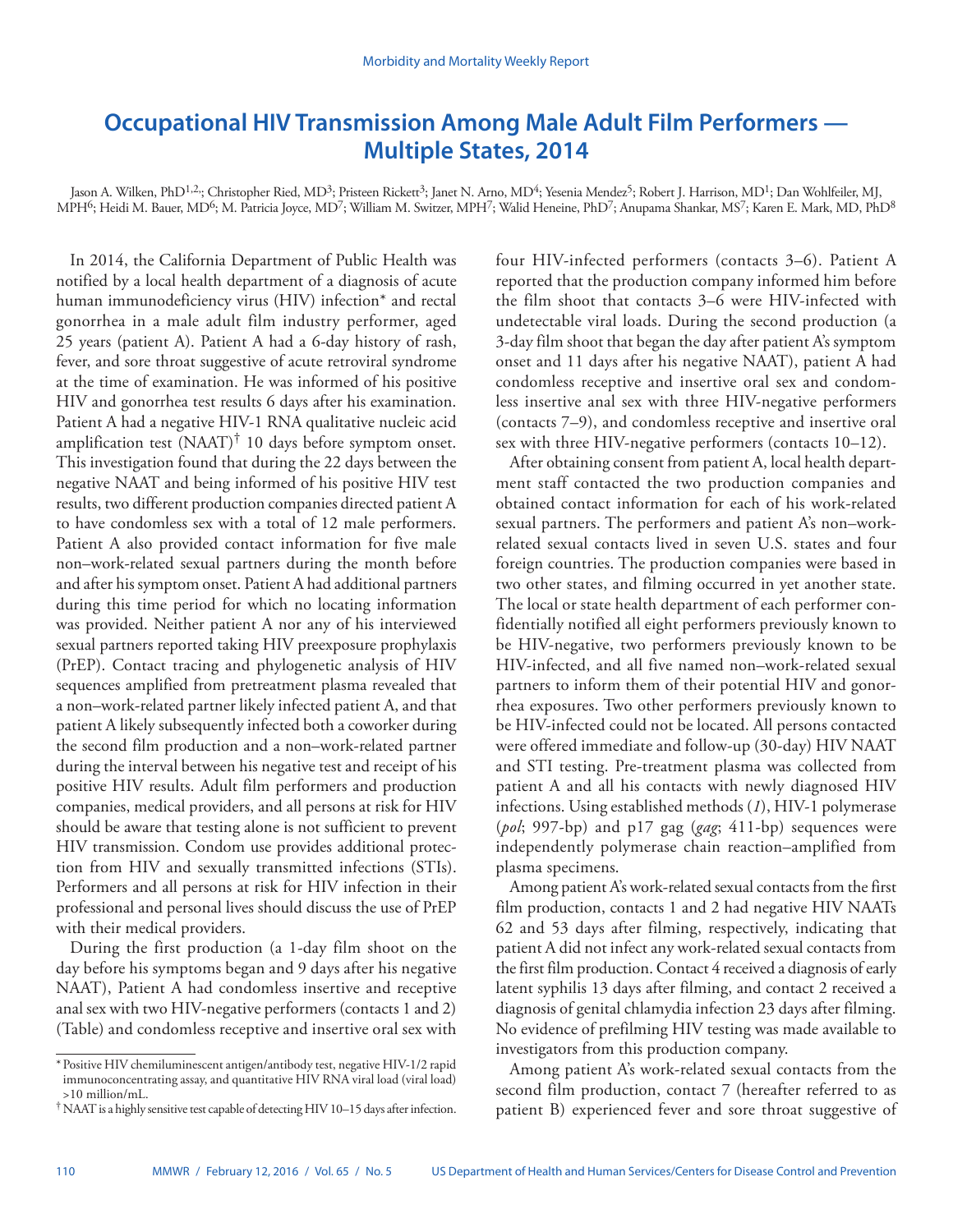| Contact no.<br>(Patient ID) | Setting of sexual<br>contact with<br>patient A | <b>HIV status at last sexual</b><br>contact with patient A      | Type of sexual contact sexual contact<br>with patient A | Day of last<br>with patient A <sup>+</sup> | Day of last<br>negative<br><b>HIV</b> test | Day of<br>symptom onset | Day of<br>positive<br><b>HIV</b> test | STIs <sup>§</sup>             |
|-----------------------------|------------------------------------------------|-----------------------------------------------------------------|---------------------------------------------------------|--------------------------------------------|--------------------------------------------|-------------------------|---------------------------------------|-------------------------------|
| $(A)^*$                     |                                                |                                                                 |                                                         |                                            | 6 <sup>†</sup>                             | 16 <sup>1</sup>         | 28 <sup>1</sup>                       | Rectal GC                     |
|                             | Film production 1                              | Negative                                                        | Condomless anal I/R                                     | 15                                         | $62***$                                    |                         |                                       |                               |
| 2                           | Film production 1                              | Negative                                                        | Condomless anal I/R                                     | 15                                         | $53***$                                    |                         | $\qquad \qquad \longleftarrow$        | <b>Genital CT</b>             |
| 3                           | Film production 1                              | Chronically infected,<br>VL undetectable                        | Condomless oral I/R                                     | 15                                         |                                            |                         |                                       |                               |
| 4                           |                                                | Film production 1 Chronically infected,<br>VL undetectable      | Condomless oral I/R                                     | 15                                         |                                            |                         |                                       | Early latent<br>syphilis      |
| 5                           |                                                | Film production 1 Chronically infected,<br>VL undetectable      | Condomless oral I/R                                     | 15                                         |                                            |                         |                                       |                               |
| 6                           |                                                | Film production 1 Chronically infected,<br>VL undetectable      | Condomless oral I/R                                     | 15                                         |                                            |                         |                                       |                               |
| $7 (B)*$                    | Film production 2 Negative                     |                                                                 | Condomless oral I/R:<br>Condomless anal R               | 17                                         |                                            | $4***$                  | $18***$                               |                               |
| 8                           | Film production 2 Negative                     |                                                                 | Condomless oral I/R;<br>Condomless anal R               | 17                                         | $36***$                                    |                         |                                       |                               |
| 9                           | Film production 2 Negative                     |                                                                 | Condomless oral I/R:<br>Condomless anal R               | 17                                         | $14***,^{\dagger\dagger}$                  |                         |                                       |                               |
| 10                          | Film production 2 Negative                     |                                                                 | Condomless oral I/R                                     | 17                                         | $30**$                                     |                         |                                       |                               |
| 11                          | Film production 2 Negative                     |                                                                 | Condomless oral I/R                                     | 17                                         | $57**$                                     |                         |                                       |                               |
| 12                          | Film production 2 Negative                     |                                                                 | Condomless oral I/R                                     | 17                                         | $16***,11$                                 |                         |                                       |                               |
| 13 $(C)*$                   | Non-work                                       | Negative                                                        | Condomless oral I/R:<br>Condomless anal I/R             | 24                                         |                                            | $15***$                 | $16***$                               | Rectal CT.<br>latent syphilis |
| 14                          | Non-work                                       | Chronically infected,<br>VL undetectable                        | Condomless oral I/R:<br>Condomless anal I/R             | 22                                         |                                            |                         |                                       |                               |
| 15                          | Non-work                                       | Negative                                                        | Condomless oral I/R:<br>Condomless anal I/R             | 24                                         | $16***,^{\dagger}$                         |                         | $\overline{\phantom{0}}$              | <b>Rectal CT</b>              |
| $16(D)*$                    | Non-work                                       | Chronically infected,<br>$VL = 127,000$ copies/mL <sup>§§</sup> | Condomless oral I/R:<br>Condomless anal I/R             | 0                                          |                                            | unknown                 | $47**$                                | Pharyngeal CT                 |
| 17                          | Non-work                                       | Negative                                                        | Condomless oral I/R;<br>Condomless anal I/R             | $\sim -20$                                 | $~238**$                                   |                         |                                       | Rectal GC                     |

**TABLE. Occupational and nonoccupational exposure to and transmission of HIV among contacts\* of a male adult film performer (patient A) — multiple states, 2014**

Abbreviations: - = not applicable; CT = chlamydia; GC = gonorrhea; HIV = human immunodeficiency virus; I = insertive; R = receptive; STI = sexually transmitted infection; VL = viral load.

\* Letters in parentheses indicate patient A and his contacts who became patients during the investigation.

† Relative to patient A's last sexual contact with patient D (source case).

§ At time of HIV test.

¶ Relative to last sexual contact with patient D.

\*\* Relative to last sexual contact with patient A.

†† Refused subsequent HIV testing.

§§ VL was measured 46 days after last sexual contact with patient A.

acute retroviral syndrome 4 days after filming concluded, and received a diagnosis of acute HIV infection 18 days after filming.  $\sqrt[5]{}$  Contacts 8, 10, and 11 tested negative by HIV NAAT 36, 30, and 57 days, respectively, after filming. Contacts 9 and 12 tested negative by HIV NAAT 14 and 16 days, respectively, after filming, but refused subsequent HIV NAAT testing. All six performers from the second production (patient B and contacts 8–12) had recent, documented HIV-negative testing before the second film production (contacts 8–12 had a documented negative HIV-1 NAAT 3–10 days before filming, and Patient B had a negative immunochemiluminometric HIV-1/2 antibody 3 days before filming).

§Negative HIV-1/2 immunochemiluminometric antibody, HIV viral load >10 million/mL.

Patient A was the only performer common to both productions. He reported no non–work-related sexual contact with performers from either production company. Patient B reported non–work-related sexual contact with one performer (contact 11) from the second film production company after filming was completed.

During the 1 month before as well as after symptom onset, patient A engaged in condomless insertive and receptive oral and insertive and receptive anal sex with five named male non–work-related partners (contacts 13–17). Based on dates of sexual contact, contacts 13–15 were considered at risk for infection (i.e., potential spread partners), and contacts 16 and 17 were considered potential sources of patient A's HIV infection. Among non–work-related potential spread partners, contact 13 had multiple sexual contacts with patient A during the 8 days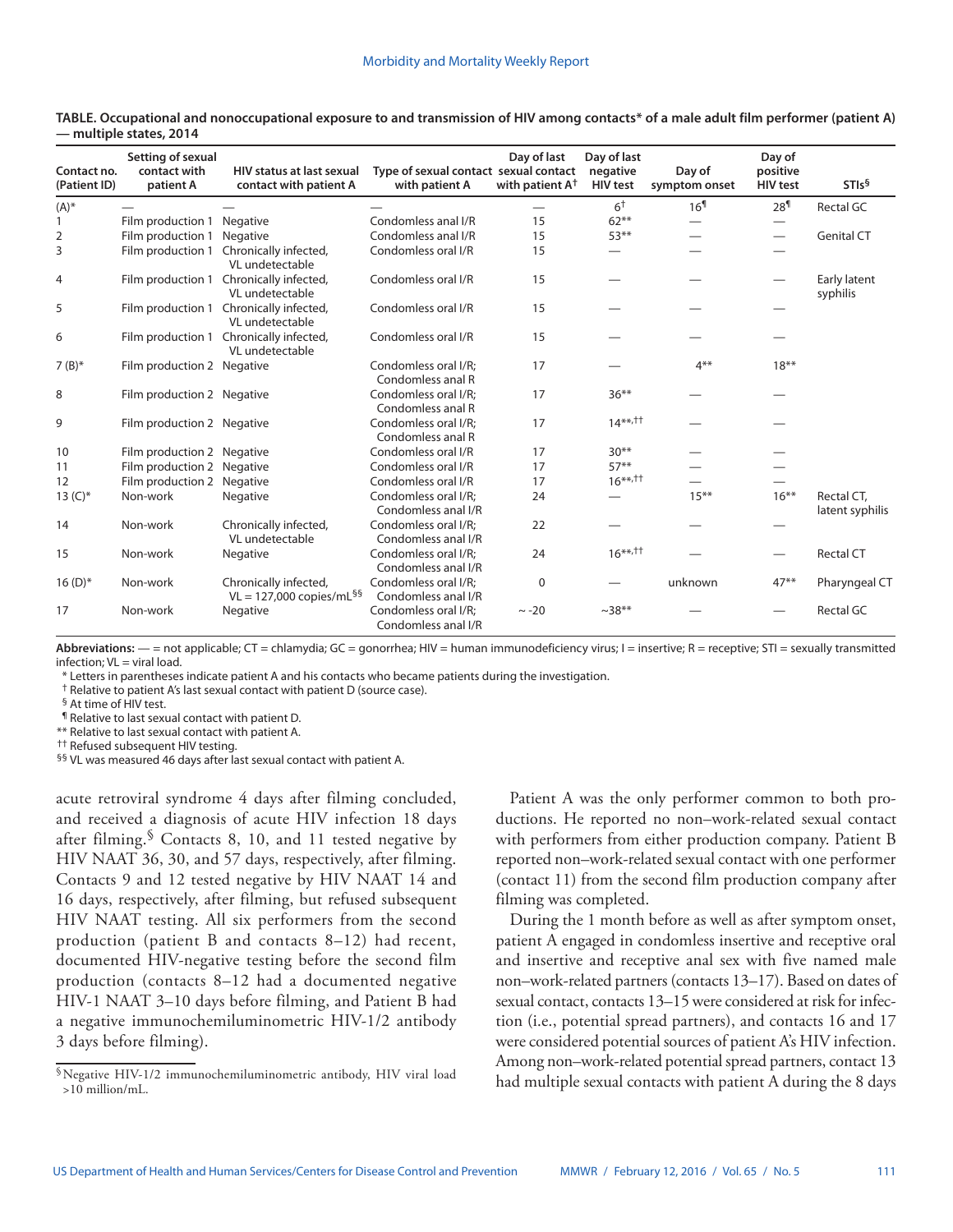after patient A's symptom onset. Contact 13 was HIV NAATnegative 5 days after his last sexual contact with patient A, but was found to have rectal chlamydia and latent syphilis. However, 15 days after his last sexual contact with patient A, contact 13 experienced onset of sore throat, fever, and body aches suggestive of acute retroviral syndrome. Contact 13, hereafter referred to as patient C, received a diagnosis of acute HIV infection 1 day after his symptom onset.<sup>9</sup> Contact 14 had sexual contact with patient A 6 days after patient A's symptom onset and was previously known by his local health department (but not to patient A) to be HIV-infected, on treatment, and to have an undetectable viral load. Contact 15 had sexual contact with patient A 8 days after patient A's symptom onset, had a negative HIV Ag/Ab chemiluminescent antigen/antibody test, and received a diagnosis of rectal chlamydia infection 16 days after their last sexual encounter; subsequent HIV test results for contact 15 are not available.

Patient A had non–work-related sexual contact with contact 16 six days before Patient's A's negative NAAT. Forty-seven days after his last sexual contact with patient A, contact 16 (hereafter referred to as patient D) received a diagnosis of pharyngeal chlamydia and previously unrecognized chronic HIV infection through laboratory methods.\*\* Patient D identified a potential spread partner, a man who also was subsequently determined to have previously unrecognized chronic HIV infection; pretreatment plasma was not obtained from this patient for phylogenetic analysis of viral sequences. Patient A also had non–work-related sexual contact with another man (contact 17) approximately 1 month before symptom onset; Contact 17 had a negative NAAT but received a diagnosis of rectal gonorrhea >30 days after his last sexual contact with patient A.

Phylogenetic analysis of the *pol* and *gag* sequences revealed that patients A, B, C, and D all had subtype B sequences that clustered tightly together suggesting high genetic relatedness of their HIV sequences. Pairwise nucleotide identities (99.1% in *gag* and 99.6% in *pol*) were high. None of the *pol* sequences had any major drug resistance mutations. Patients A, B, C, and D were all linked to care within 18 days of receiving their diagnoses.

# **Discussion**

Since the 1990s, many adult film production companies have required performers to participate in periodic HIV testing. In 2004, work-related HIV transmission between heterosexual adult film performers (*2*) occurred despite the existence of one such testing program. Many adult film production companies continue to rely on HIV testing as the primary method to prevent HIV transmission. Performers obtain an HIV NAAT through a commercial laboratory, their test results are maintained in a database by a third party, and production companies check this database to ensure that performers have had a recent negative test before filming. To partially protect performer privacy, production companies are only informed of whether a performer is cleared to perform or not on the basis of test results. Some production companies have specialized in producing "bareback" films which involve condomless anal sex among male performers. Patient A had testing with NAAT <14 days before filming, as recommended by a leading industry trade group, with negative results. However, patient A's acute retroviral syndrome onset occurred 10 days after his NAAT and he engaged in condomless insertive and receptive oral, and insertive anal sex with patient B as directed by the production company.

The Federal Occupational Safety and Health Administration (OSHA) requires that all employers provide a place of employment free from recognized hazards that are causing, or are likely to cause, death or serious physical harm to employees.†† The California state standard, equivalent to the OSHA Bloodborne Pathogens standard, requires that employers must include consistent use of appropriate engineering, administrative, and work practice controls, and personal protective equipment to prevent contact with blood and other potentially infectious materials, including semen and vaginal secretions.<sup>§§</sup> Adult film performers are at risk for these work-related exposures (*3*).

In 2012, voters in Los Angeles County passed a local law requiring that adult film performers wear condoms during vaginal and anal sex and requiring adult film production companies to obtain a film permit from the Los Angeles County Department of Public Health. Permitting requirements include completion of a bloodborne pathogen training course by adult film directors, and submission of an exposure control plan by adult film producers.¶¶

<sup>¶</sup> Positive HIV Ag/Ab chemiluminescent antigen/antibody test, negative HIV-1/2 immunoconcentrating assay, and viral load >10 million/mL.

<sup>\*\*</sup> Positive HIV rapid immunoassay and HIV-1/2 enzyme immunoassay; CD4 count = 384 cells/mm3, HIV viral load = 127,000 copies/mL.

<sup>††</sup> 29 U.S.C. Section 651. Furthermore, in California, adult film performers may be considered employees under the law. See Deupree v Workers' Comp. Appeals Bd., 2008 WL 4191236 (Cal. App. 2d Aug. 19, 2008); California Occupational Safety and Health Appeals Board, in the matter of the appeal of Cybernet Entertainment, LLC dba Kink.com, dockets 14-R6D1-0364 through 0367. April 10, 2015. [http://www.dir.ca.gov/oshab/DECISIONS-ALJ/2015/](http://www.dir.ca.gov/oshab/DECISIONS-ALJ/2015/Cybernet_Entert_2014-6-1-0364.pdf) [Cybernet\\_Entert\\_2014-6-1-0364.pdf](http://www.dir.ca.gov/oshab/DECISIONS-ALJ/2015/Cybernet_Entert_2014-6-1-0364.pdf); and California Occupational Safety and Health Appeals Board, in the matter of reconsideration of the appeal of Treasure Island Media, Inc., dockets 14-R6D1-1093 through 1095. August 13, 2015.

<sup>§§ 29</sup> CFR, Section 1910.1030, Bloodborne Pathogens. [https://www.osha.gov/](https://www.osha.gov/pls/oshaweb/owadisp.show_document?p_table=STANDARDS&p_id=10051) [pls/oshaweb/owadisp.show\\_document?p\\_table=STANDARDS&p\\_id=10051](https://www.osha.gov/pls/oshaweb/owadisp.show_document?p_table=STANDARDS&p_id=10051); and California Code of Regulations, Section 5193, Bloodborne Pathogens,

<sup>11</sup> Los Angeles County Health and Safety Code, Title 11, Chapter 11.39, Safer Sex in the Adult Film Industry. [https://www.municode.com/library/ca/los\\_](https://www.municode.com/library/ca/los_angeles_county/codes/code_of_ordinances) [angeles\\_county/codes/code\\_of\\_ordinances](https://www.municode.com/library/ca/los_angeles_county/codes/code_of_ordinances).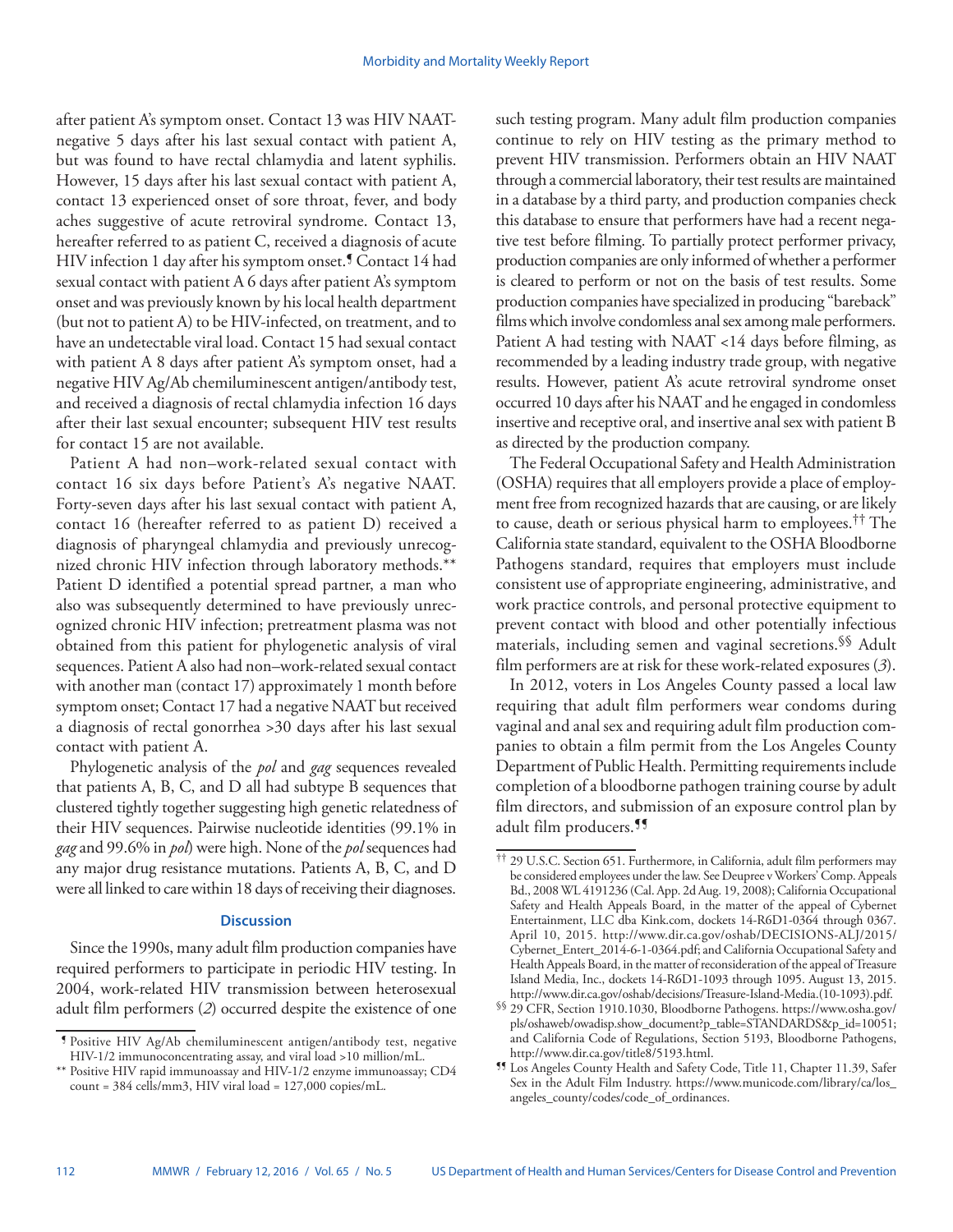#### **Summary**

#### What is already known on this topic?

Work-related transmission of human immunodeficiency virus (HIV) and other sexually transmitted infections has been documented among adult film performers. HIV tests, including nucleic acid amplification, do not detect HIV very early after infection.

# What is added by this report?

This is the first well-documented work-related HIV transmission among male adult film performers. A performer was infected by a non–work-related partner who was not aware of his HIV infection. The performer, having tested negative by nucleic acid amplification test within the preceding 14 days, and unaware of his very recent HIV infection, infected another performer and a non–work-related partner. Viruses in all four HIV infections were highly genetically related, indicating a transmission cluster.

# What are the implications for public health practice?

Federal and state Occupational Safety and Health Administration regulations delineate rights of employees and responsibilities of employers to ensure safe working conditions. The adult film industry is well suited for implementation of combination HIV prevention strategies including biomedical (HIV testing, treatment, and preexposure prophylaxis), behavioral (consistent and correct use of condoms, facilitated by the use of a compatible lubricant), and regulatory interventions.

In May 2015, the California Occupational Safety and Health Standards Board held a public hearing on proposed new workplace standards to prevent STIs in the adult film industry, which included specific requirements for consistent and correct condom use (facilitated by the use of a compatible lubricant), and for confidential medical services provision at the employer's expense, including HIV and STI testing, and hepatitis A and human papillomavirus vaccinations, in addition to existing requirements for hepatitis B vaccination (*4*). The specific testing and examinations performed and their results would only be available to the performer, the health care provider, and anyone designated by the performer.

The wide geographic distribution of adult performers, filming locations, and production companies highlights the challenges of developing adult film worker protection regulations on a national and global scale, conducting contact investigations, and disseminating prevention information to employers and employees. Because the adult film industry recruits workers from numerous states and countries, documenting future disease transmission associated with filming sexual acts might, as this investigation did, require substantial resources and coordination between local, state, and federal agencies.

Because follow-up testing has not been reported for some sexual partners of patient A, and patient A did not reveal the names of all of his sexual contacts, this report might underestimate the extent of HIV transmission in this cluster. Among patient A's 17 named sexual contacts, six were chronically HIV-infected, one had last sexual contact with patient A before patient A was infected, and 10 were at risk for infection by patient A. Seven of these 10 engaged in condomless receptive anal sex with patient A, and two became infected. This 29% attack rate is comparable to the 23% attack rate of work-related HIV transmission among heterosexual performers in the 2004 report (*2*).

None of the interviewed persons in this sexual network used HIV PrEP, despite being at high risk for HIV infection. Coformulated emtricitabine/tenofovir (Truvada) has federal Food and Drug Administration approval to be taken orally once daily by HIV-negative persons for PrEP. Maximal intracellular concentrations of tenofovir are reached in rectal tissue at approximately 7 days, and in cervicovaginal tissues at approximately 20 days (*5*). Efficacy depends on adherence, but is >90% effective if taken daily. Unlike condoms, PrEP is not an HIV prevention modality with which employers can ensure compliance because of the requirement for daily use outside of the workplace, with no methods of tracking; PrEP also does not prevent other STIs. However, combined with condoms, PrEP remains an important approach for preventing HIV infection among persons at high risk for HIV infection, including adult film industry performers who might be at risk in both their professional and personal lives.

This investigation emphasizes the importance of public health prevention and regulatory strategies to prevent occupational HIV and other STI transmission. Persons at high risk for HIV infection should receive periodic HIV and STI testing.\*\*\* However, as demonstrated here and previously among heterosexual adult film performers (*2*), testing alone is not sufficient to prevent occupational HIV transmission. HIV can be transmitted during the 14-day period after a negative NAAT test, before a positive test is obtained. PrEP significantly reduces the risk for HIV acquisition among HIV-negative persons at high risk; however, PrEP is not an intervention with which employers can ensure compliance, and should be used with condoms to protect against both HIV and other STIs. The high prevalence of STIs within this network of sexual partners, including performers, emphasizes the importance of consistent condom use. In addition to complying with regulatory requirements under OSHA standards, the adult film industry should consider the implementation of combination HIV prevention strategies, including biomedical (HIV testing, treatment, and PrEP) and behavioral (consistent and correct use of condoms) interventions.

<sup>\*\*\*</sup> <http://www.cdc.gov/hiv/pdf/prepguidelines2014.pdf>; [http://www.cdc.gov/](http://www.cdc.gov/std/tg2015/screening-recommendations.htm) [std/tg2015/screening-recommendations.htm.](http://www.cdc.gov/std/tg2015/screening-recommendations.htm)